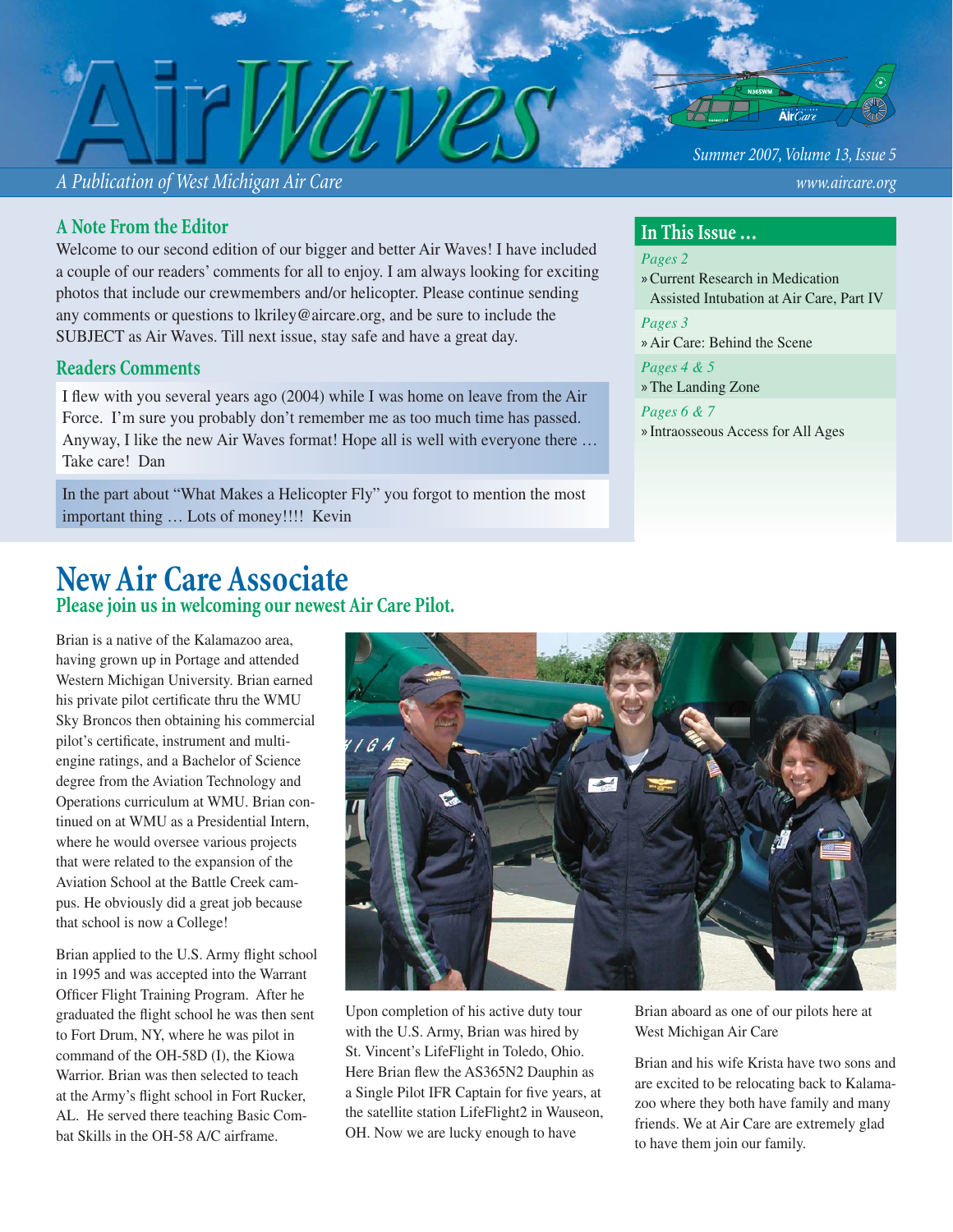## **Current Research in Medication Assisted Intubation at Air Care, Part IV** *– Kevin Franklin CFRN, EMT-P*

**大家 化电子** 

Welcome back to the final article on our series of Medication Assisted Intubation (MAI). In this article we will discuss the pharmacophysiology behind paralytics. In addition we will cover the current paralytics available to Air Care flight crews and the reasons behind their use.

The first paralytic class that we will cover is the Depolarizing Neuromuscular Blockers (D-NMB) of which Succinylcholine/Anectine is the only medication. Succinylcholine was first studied in 1906 in animals in relation to parasympathomimetic effects and its full effect was not realized until 1949. It was then determined that Succinylcholine could be used as a neuromuscular blocker to aid during surgery in controlling patient movements regardless of the patient's level of sedation.

To understand how Succinylcholine works it is first necessary to review the physiology related



to acetylcholine which is the structure that Succinylcholine mimics. Acetylcholine (ACh) is normally present in the body and is produced continuously by the mitochondria for a multitude of tasks. Under normal conditions ACh affects all muscarinic and nicotinic cholinergic receptors including those within the parasympathetic and sympathetic systems. In addition ACh and its receptor the Acetylcholine Receptor Complex are responsible for synaptic transmissions at neuromuscular junctions (NMJ).

At the NMJ the ACh is stored in vesicles near the pre-synaptic cleft within the neuron. When appropriately initiated the vesicle releases the ACh at the pre-synaptic cleft and the ACh travels across the NMJ synapse and lands on the acetylcholine receptor complex. When the receptor complex receives the ACh it then changes the membrane permeability to sodium and potassium leading to a change in the electro potential which causes an action potential to occur. The muscle is then stimulated along its pathway and the contraction occurs.

The length of time that this stimulation can occur is directly related to an enzyme named aceytlcholinesterase that is responsible for hydrolyzing ACh. This enzyme is normally present right at the NMJ and thus breaks up ACh as soon as it releases from the acetylcholine receptor complex.

The neuromuscular blocker Succinylcholine works similarly by mimicking the normally present ACh. Succinylcholines advantage occurs because it is not hydrolyzed by the enzyme acetylcholinesterase like ACh would be. Instead

> a different enzyme is responsible for this and it is called plasma cholinesterase and it is only present in the intravascular system. This separation of medication from enzyme prevents the Succinylcholine from being deactivated until it diffuses out of the NMJ and back into the intravascular circulation. The result is that the excitation at the NMJ occurs for three to five minutes with Succinylcholine compared to milliseconds with ACh.

This prolonged excitation at the NMJ causes the muscles to contract and produce muscle twitching called clonus. As clonus progresses the

muscles become exhausted and are unable to maintain tension and hence relax producing the desired muscle relaxation. This relaxation phase will last until the Succinylcholine has been deactivated by the plasma cholinesterase as noted prior which usually occurs in 3 – 5 minutes. During this time, procedures such as endotracheal intubation (ETI) can occur with all skeletal muscles, including those in the mouth and jaw.

At Air Care all intubations are performed using Succinylcholine except those with contraindications to its use. Contraindications include hypersensitivity (allergy) to the drug, hyperkalemia > 6.0 mEq/L, history of malignant hyperthermia, history of muscular dystrophy and recent massive cell death (e.g., burns, crush injuries, significant muscle trauma). To maintain blockade of neuromuscular transmission after ETI has been performed, often a longer acting neuromuscular blocker is utilized by Air Care medical crew.

Currently the longer acting neuromuscular blocker utilized is Rocuronium/Zemuron. Rocuronium falls into a different class of neuromuscular blockers known as the non-depolarizing neuromuscular blockers (ND-NMB). ND-NMB's work through a slightly different mechanism then the D-NMB Succinylcholine.

Non-depolarizes work instead by being an antagonist at the acetylcholine receptor complex. This results in cessation of the sodium/potassium exchange and the prevention of an electro potential from being created. The result is muscle relaxation without the clonic activity that occurs with Succinylcholine.

At this time there are a variety of ND-NMB's on the market with the main variances being the onset of action and the duration of action. At Air Care Rocuronium is the primary ND-NMB. Rocuronium has 2 distinct advantages that make it an optimal NMB for air transport. The first is that the onset of action is 60 seconds so in those patients whom Succinylcholine is contraindicated, Rocuronium provides a good alternative for NMB and ETI. The second advantage is that Rocuronium has a duration of activity of approximately 20-60 minutes allowing neuro/ physical re-evaluation by receiving staff shortly after the transport is concluded.

Neuromuscular blockers make up the final part of the Medication Assisted Intubation Matrix at Air Care. Readers are encouraged to review the previous AirWaves issues that addressed the pre-medications and sedative/hypnotics. Through continued research and education it is hoped that in the near future this information will be introduced to a broader national audience and continue to promote the best utilization of medications for assistance in intubation (MAI).

On behalf of the entire MAI research team, we thank you for your interest in this subject matter. For questions or comments related to this or any of the previous related articles, or for a list of references, please feel free to email myself directly at kmfranklin@aircare.org.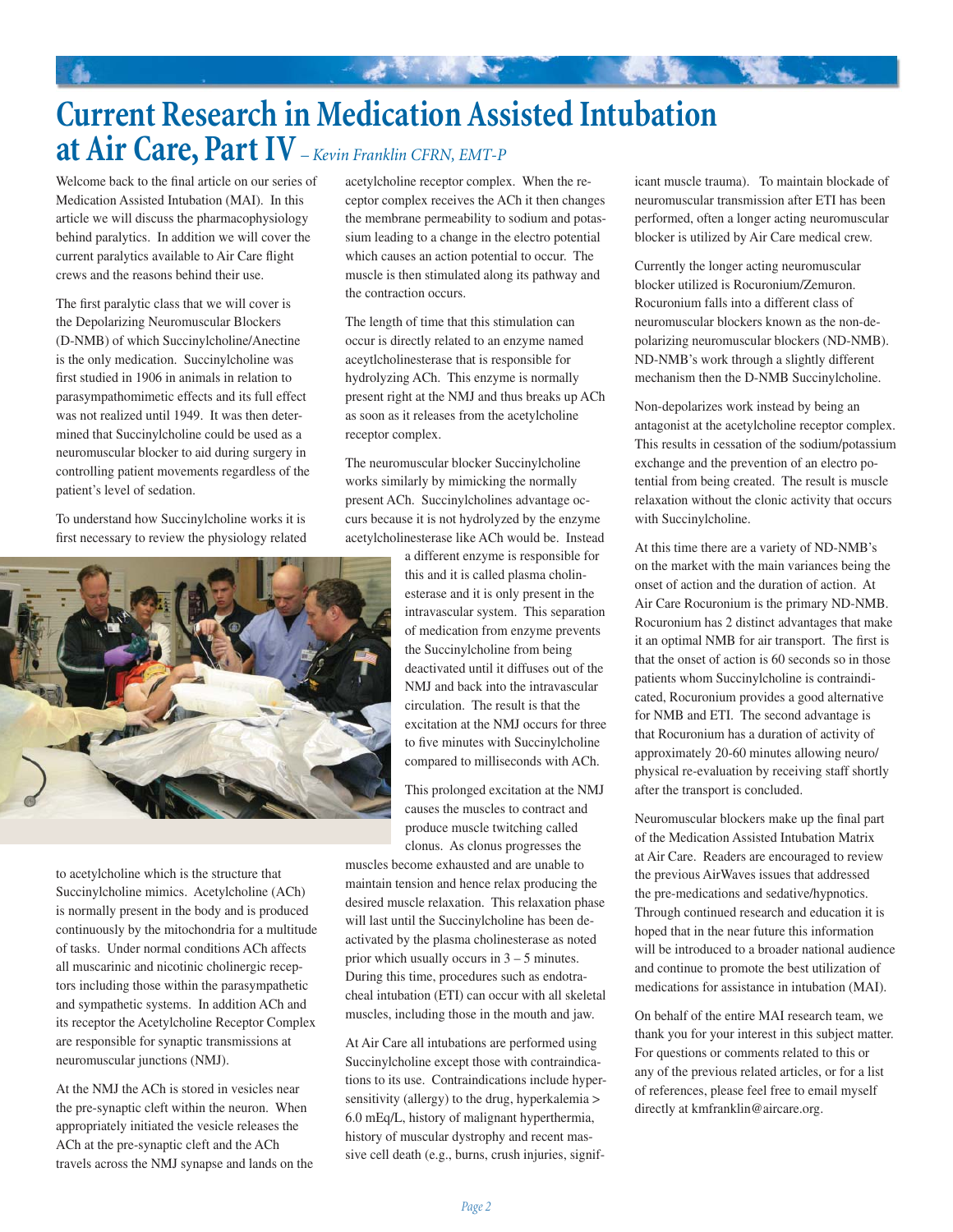## **So … Who Are Those People?**

So … Who does handle the patient accounting activities; coordinate purchasing, invoicing and payables; who is responsible for marketing supplies and facilitating a plethora of administrative functions for Air Care? It's the ladies behind the  $curtain - the Business Office.$ 

## **So … Where Are They?**

If you have ever stopped in at Air Care on the Bronson Campus you may have noticed the activities of the maintenance crew, medical crew, dispatchers, or pilots but where is the administrative branch of Air Care? Where are the people who answer the non-emergency phone calls, send the bills out, and handle all the day to day administrative responsibilities?

Where are they? They are the Air Care Business Office which is located on the Borgess campus in the Medical Specialties Building.

## **And … Just What Do They Do?**

大家 化电子

To maintain operations as a stand-alone air ambulance company sponsored by Borgess Medical Center and Bronson Methodist Hospital, the Business Office is comprised of the Assistant Program Director, Business Assistant and Reimbursement Specialist.

The Assistant Program Director orchestrates the show. The Assistant Program Director has a multitude of responsibilities ranging from administration, billing, accounting, budget, network functions and anything else that needs to be done or accomplished to keep the company working like a well oiled machine.

It is the Business Assistant that is tasked with a variety of administrative functions to maintain business operations. Purchasing, accounts payable, marketing assistance, IT support and internal phone system maintenance are just a few that make up her position description.

Air Care is extremely fortunate to have the resources to facilitate, handle and maintain its patient accounting activities in-house. These activities ranging from billing of accounts to collections are all completed with strict adherence to the regulations set forth under HIPAA (The Health Insurance Portability and Accountability Act of 1996 (Public Law 104-191). These position responsibilities are fulfilled by the Reimbursement Specialist.

#### **BETH,** *Assistant Program Director*

If you have heard the term, "been around longer than dirt", you could reference the length of time Beth has been an associate at Air Care. Beth has been with Air Care since it's inception in 1993. A previous associate with Borgess Inflight, Beth affords  $22+$ years of air ambulance industry knowledge.

Have a question about the past, present or future of Air Care? Contact the "company glue" – Beth. This term best describes the gambit of responsibilities Beth affords Air Care, ranging from administrative, marketing, strategic planning, financial responsibilities, network administrator, IT problem solver, mail carrier, wearable designer, delivery service, conference coordinator; and, in conjunction with the Business Assistant and Reimbursement Specialist facilitates the daily business operational functions required at Air Care.

When not working at the Business Office located on the Borgess campus, Beth is traveling to visit her grandchildren in Minneapolis, MN and Reno, NV or arranging summer visits for them to spend time in Michigan. In the summer, she enjoys fishing for blue gills with her husband at their summer lake trailer;



family fish fries; or riding together on their Harley. In the winter, she enjoys hibernating with a good book and traveling to visit family for the holidays.



#### **KATHY,**  *Reimbursement Specialist*

Kathy came to Air Care with experience in insurance as well as previous knowledge of the EMS community. Kathy has been Air Care's Reimbursement

Specialist since October 2002. As the reimbursement specialist she is able to be 'polite' or 'not so polite' when dealing with insurance companies BUT always 'polite' when dealing with the patients and their families.

She is considered the "keeper of the charts," so when a patient wants to inquire about the status of their bill, invoice, or just wonders 'what is happening' with their account – Kathy is the person to contact.

Kathy has 2 daughters living in Florida, so that is cause for at least 2 road trips a year to sunny Florida. She also enjoys playing **at** golf, bowling and working around her home.

#### **MELANIE,** *Business Assistant*

Melanie is Air Care's Business Assistant. She came to work at Air Care in April 2003. Melanie brought to Air Care over 30 years of experience in service oriented environments with extensive experience in the health insurance industry, and specialized software applications.

As the Business Assistant, Melanie handles a myriad of duties which include processing purchase orders and invoices, assisting with marketing functions, reconciling marketing sales and marketing inventory, posting various items to the Air Care website, maintaining internal phone system set up/troubleshooting, and assisting with IT issues.

She enjoys reading, gardening, cooking, and working around the family farm. Summers Melanie and her husband spend weekends on their sailboat on Lake Michigan or riding their Harley.

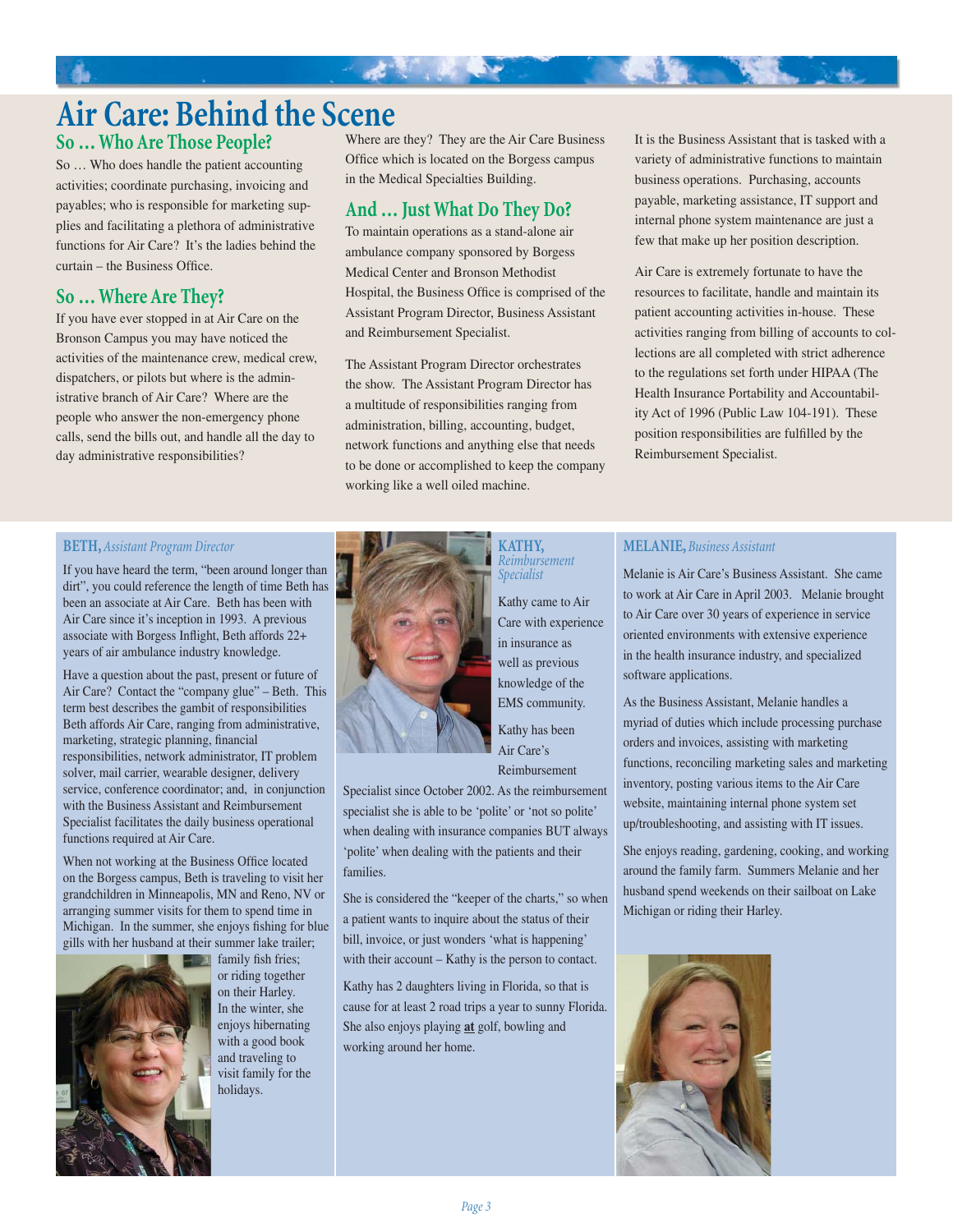## **The Landing Zone**

When it comes to providing assistance to accident victims in our service area, West Michigan Air Care (Air Care) would like to say thank you to everyone in the region who prepare and manage the Landing Zone. The Landing Zone (LZ) is an area of potential hazard to our crew members and yours. Thank you for being an indispensable part of the team when it comes to conducting a safe and effective operation.

The successful Landing Zone operation can be reduced to two basic functions: selection of the site, and management of the area beginning prior to the arrival of the helicopter until after departure.

Let's look at the selection of an appropriate site. One approach to the selection process is to use the "Four S's". These are Size, Surface, Slope and Surroundings. (You may encounter a fifth S, Shape, however in our experience, if the size is right, the shape isn't a concern.)

West Michigan Air Care requests a minimum size of 100'x 100'. This provides adequate main rotor and tail rotor clearance, and allows the pilot a good view of the Landing Zone from the air. The first thing that the pilot will do on arrival at the scene is perform an aerial reconnaissance to evaluate the site. As long as a clear area of

100' in two directions is available, rectangular, round or odd shaped areas should be acceptable. Modern rotor technology is far too expensive for pilots to knowingly risk trying to squeeze their aircraft into an area less than the minimum requirement, not to mention the safety of crewmembers and individuals on the ground.

大家 化电子

Weighing roughly 8500 pounds, our aircraft requires a firm surface upon which to land. Paved roads and mowed fields typically provide the best support. Fields with crops such as soybeans and alfalfa are usually acceptable (provided that the landowner is agreeable). Standing or cut corn fields may or may not be suitable depending on the height of the corn and the nature of the material left standing after the crop has been harvested. In the spring or during particularly wet conditions the ground may be sufficiently soft that the helicopter tires will tend to sink excessively. In these situations the extra effort required to find a suitable surface such as a road or parking lot will be worthwhile. The area also needs to be relatively even and clear of trees, bushes, fences and poles that would pose a hazard to the helicopter. The best practice is to walk the LZ to ensure a consistent surface. If one of the landing gear is positioned in a ditch or hole that is hidden by tall grass,

it would pose a hazard to the aircraft and off loading crewmembers. It may make transporting the patient more difficult as well. The surface should be clear of loose debris. Plastic, cardboard, trash cans or plywood may become lethal projectiles in the aircraft's downwash.

Equally important is the Slope. Air Care's helicopters are restricted to a slope of no more than 10 degrees. This is a limitation imposed by the Rotorcraft Flight Manual and is dictated by rotor system construction and control authority. Pilots will know from flight instrumentation as well as gut feel when this limitation is about to be exceeded.

We must also consider the Surroundings of the proposed LZ. Wires, tall towers, trees, and structures are the most common obstructions found in the vicinity of the Landing Zone. Wires are difficult to detect from the air, especially at night or when looking into the sun. This is another reason to walk the proposed LZ and look up as well as at the surface, using lights at night to discover wires. Poles are the pilot's clue to the presence of wires, however the poles may be hidden in a tree line, and wires may take a route that the pilot may not have expected. The victim or wreckage must be considered and care should be taken not to

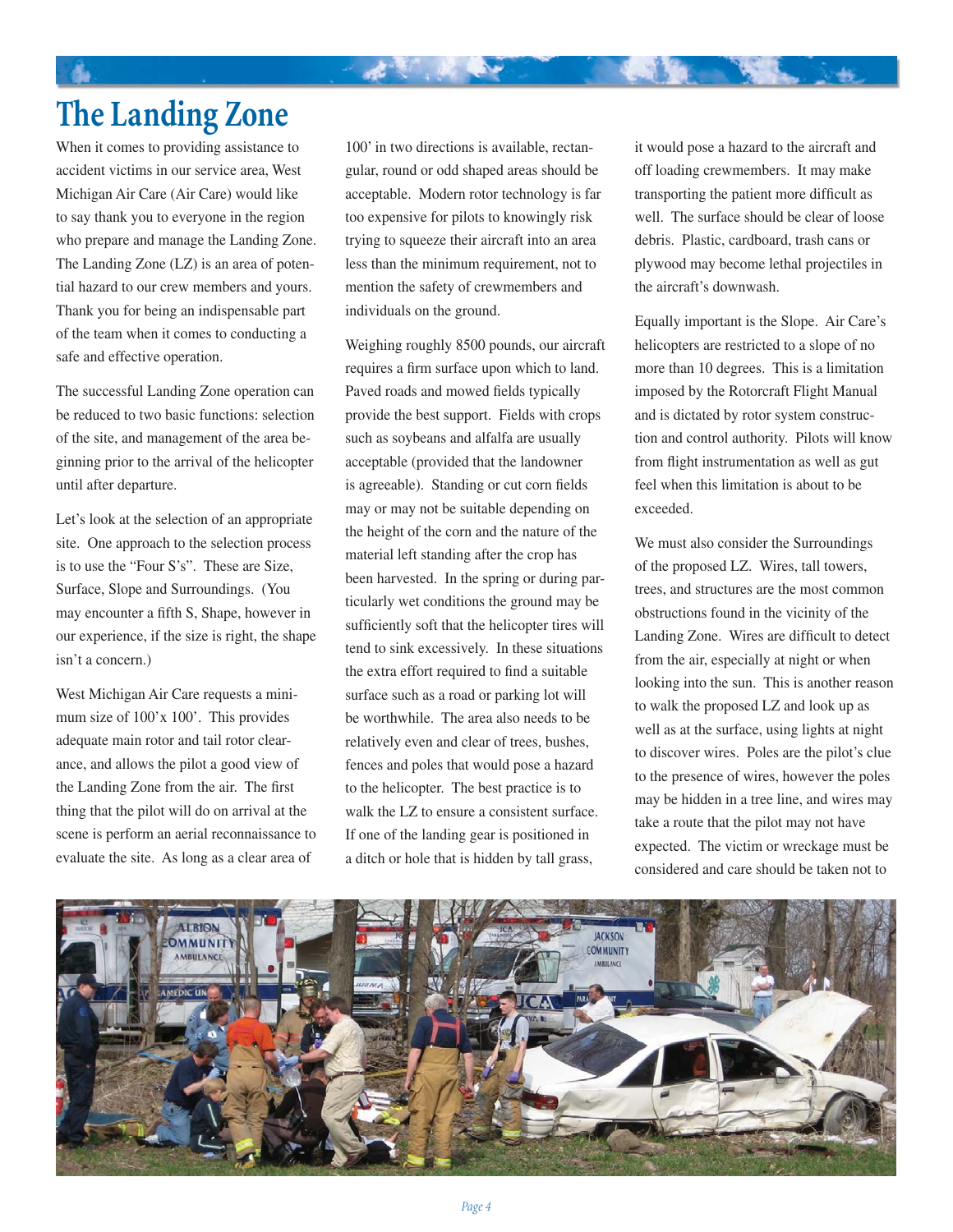jeopardize the security of the patient and responders by rotor downwash in excess of 50 mph. When planning an approach into the LZ, pilots will as much as possible, line the helicopter up to approach and depart into the wind. Another consideration will be the proximity of high obstructions, approach and departure over the lowest obstacles being preferable.

As early as is practical, the Air Care crew will attempt to make radio contact with ground personnel. We will provide an estimated time of arrival (ETA), and request LZ information including location, type of surface, wind direction and obstacles. Once the site has been selected and you have an estimated time of arrival, it is essential that personnel be delegated to secure the area. Due to rotorwash and high noise levels, hearing and eye protection are important for the safety of those guarding the LZ. When the aircraft is directly overhead on the final approach, the crewmembers have a blind spot below. Many helicopter

crews have been surprised by vehicles trying to get through the LZ at the last second; this potentially catastrophic situation must not be allowed at any cost. If a dangerous situation is observed while on approach, it is imperative to make radio contact immediately! Radio communication of the word *ABORT* will cause the pilot to pull up and resolve the situation before attempting a landing. There is a natural tendency to watch the helicopter as it touches down, however, it is important for those securing the area to be alert for onlookers who may try to come too close. At the scene of an accident, it is common for Air Care medical crews to exit the helicopter while the rotors are still turning. No assistance is required at this point and all ground personnel must remain clear until rotor blades have stopped. When the patient has been packaged and is ready to be transported to the aircraft, we will direct you while loading the patient into the cabin. Please clear the LZ of vehicles immediately after patient

ж.

loading has been completed to allow for departure preparations. After engines have been started the crew cannot see directly behind and cannot hear, thus it is critical that those guarding the tail area not allow any intrusions into the secure area until the helicopter has departed. Contact the crew by radio if a hazardous situation develops prior to liftoff.

Thank you again for being a vital part of the team during scene operations. It wouldn't be possible without your support.

Air Care is available to come to your location to present a Landing Zone Class. There is no charge for this service and the increased safety factor benefits all of us. Please contact Richard Morley at (269) 337-2504 or call our Communication Center at 1 (800) 922-1234 to schedule a class.

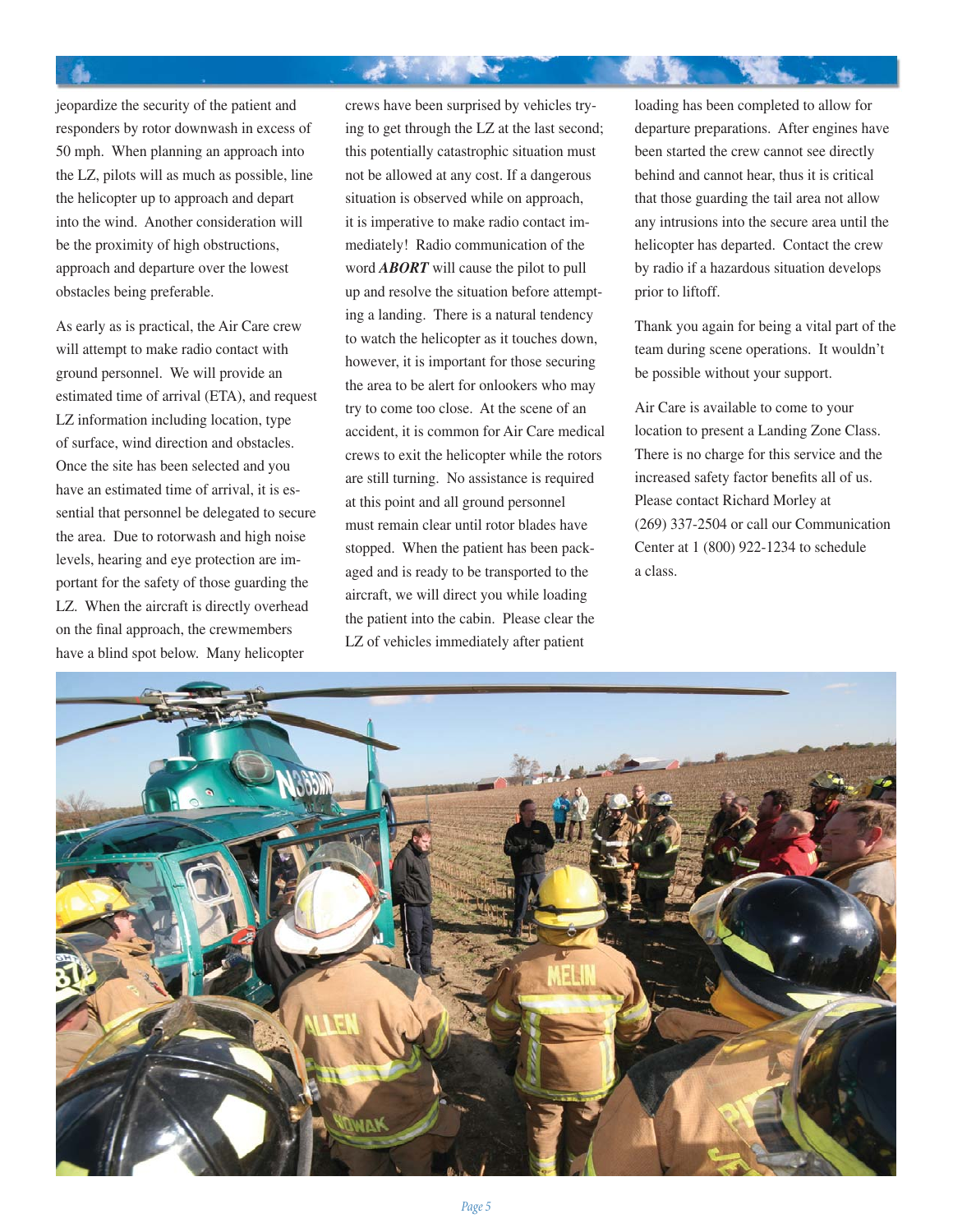# **Intraosseous Access for All Ages** *– Kathy Nichols, RN, BSN, EMT-P & Kevin Franklin, CFRN, EMT-P*

法意识 医心

Establishing a means of delivering intravenous (IV) fluids and medications is vital for optimal patient care and essential for successful resuscitation. Critically ill and injured patients require immediate vascular access but often have compromised vascular access due to poor peripheral perfusion or decompensated shock, making peripheral venous access difficult and even impossible.

Experimentation with IV fluids using animals began after Harvey's description of circulation was published in 1616. O'Shaughnessy and Latta reported use of IV water and saline to successfully treat humans with cholera in 1831. Use of needles to gain access to bone marrow for therapeutic purposes was first documented in the 1930s and Arbeiter-Greengard reported successful intraosseous (IO) infusion into the tibias of infants and children in 1944 (Dudrick, 2006). The development and widespread use of IV catheters in the 1960s reduced the use of IO access to diagnostic procedures and emergent use in children

and infants until this procedure began to regain popularity in the 1980s, particularly in the pre-hospital arena (Fowler, R. 2007). As of 2005, the American Heart Association now also recommends IO access as a Class IIa, a reasonable procedure to perform in both adults and children (AHA, 2005).

There are several sites recommended for insertion of an IO needle. The most common site for emergency access is the proximal tibia. This site is easily located approximately 2-3 cm below the tibial tuberosity, an easily located flattened area that lies very close to the skin. Other advantages of this site include lack of muscle and nerves, distance from CPR procedures, and proven effectiveness.

Other potential sites in older children and adults include distal tibia, distal femur, proximal humerus, iliac crest, and sternum. A hollow bore needle with a trocar or stilette is inserted through the bone cortex directly into the marrow of the bone. Inside the cortex of the bone lies a noncollapsible, spongy network of blood vessels held in

FIGURE 1. A. Locations for intraosseous infusion (IOI) in an infant. B, Locations for IOI in the distal tibia and the femur in older children. C, Location for IOI in the iliac crest. D, Location for IOI in the distal tibia. E, Technique for IOI infusion needle.



place by stroma or supporting tissue. The illustration on page six demonstrates the marrow venous plexus that connect directly to the central circulation.

Once in place, correct placement of the needle may be confirmed by aspiration of bone marrow, injection of saline with little or no resistance, and the needle should stand in place without support. Any medications that are approved for IV use and all fluids including blood may be given. It is recommended that a pressure bag or infuser pump be used to augment flow.

Contraindications to IO access include fractures and crush injuries near the access site, previous attempts in the same extremity, and fragile bone disease such as osteogenesis imperfecta. It is also recommended to avoid areas of cellulitis and infection.

Complications include displacement of the needle and subsequent extravasation of fluids and/or medications into the tissues. The site should be examined frequently and if swelling or leaking around the site is noted, further fluid administration should be stopped to prevent compartment syndrome and/or tissue necrosis from vasoactive medications (LaRocco and Wang, 2003).

Several commercial varieties of devices are available for IO access. West Michigan Air Care medical crew now uses the EZ-IO™ device, an FDA-approved unit with a battery powered driver that drives the needle quickly into the bone. Adult and pediatric size needles are both available. A 250 patient prospective multi-center trial of the EZ-IO™ indicated a 97% success rate of insertion and function (Davidoff, et al, 2005).

The advantage of gaining vascular access for emergent medications and fluids cannot be understated. **The following case reports demonstrate both the ease of**  use and the benefits our patients have **received from this technique.** 

#### **Case review #1**

Our first case review utilizing the new EZ-IO occurred in the late winter of this year, while both authors were on duty together.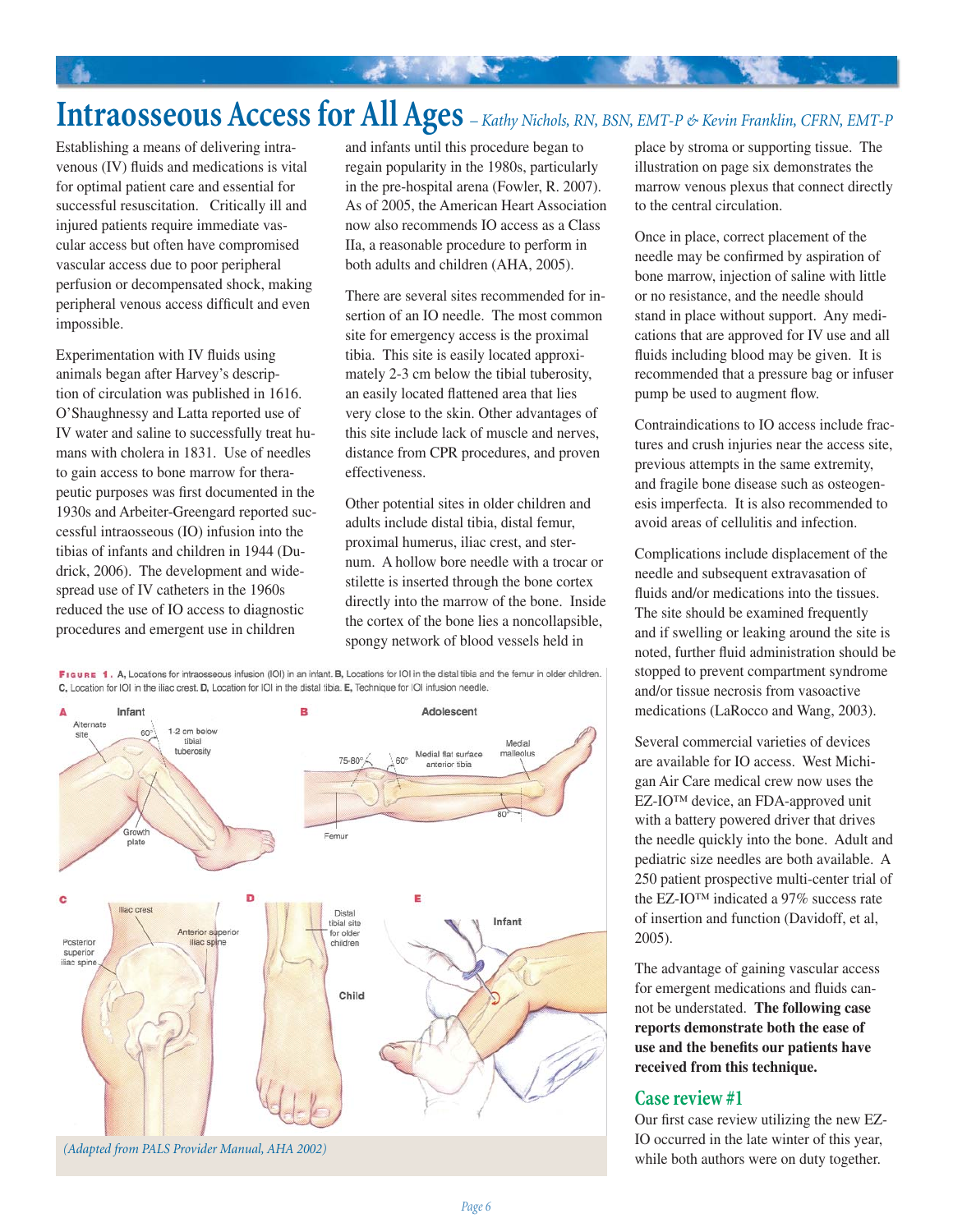

In this instance, we were dispatched to an Motor Vehicle Crash (MVC) with entrapment for a patient with chest injuries and difficulty in breathing. Upon arrival we were met near the landing zone with a middle aged female in acute respiratory distress post chest trauma.

EMS on scene had attempted intravenous access (IVA) multiple times during their encounter with the patient and was involved in a 4th attempt. The patient assessment showed paradoxical chest movement, chest pain, respiratory distress and significant agitation. Due to the high probability of closed chest trauma as well as possible decompensation requiring Medication Assisted Intubation (MAI), the decision was made to establish vascular access through the EZ-IO system.

The lower left extremity was prepped with alcohol/betadine and the EZ-IO gun with attached 19 gauge needle was applied to the tibial site as per protocol. Within 5-6 seconds the needle had penetrated the medullary cavity of the tibial bone and became secured. Once the stylet was removed, 40mg of Lidocaine was infused through the IO site and no resistance or swelling was encountered. Initially the patient complained of pain during the infusion but this was quickly abated within 1 minute of Lidocaine administration, and the patient did not complain of any further pain during her care and transport.

During the transport this site was utilized for fluid resuscitation as well as analgesic administration. Upon arrival to the nearest trauma center the EZ-IO site was maintained and utilized until large bore central catheters had been established. This case exemplifies the ease of utilization, as well as the beneficial effects the EZ-IO can provide patients whom have significant potential for decompensation and in whom peripheral vascular access is not possible.

#### **Case review #2**

Our second case review utilizing the new EZ-IO occurred this past spring while this author was on duty. In this instance, we were once again dispatched for an MVC with entrapment and an unresponsive patient. Upon arrival we found a middle aged woman that was still being extricated from a rollover MVC with significant damage to the vehicle.

EMS on scene was in the process of managing the patient's airway as well as attempting to gain IVA. The patients current Glasgow Coma Scale was 8 and the patient had suffered significant trauma to the scalp and head suggestive of a closed head injury. Due to the patient's level of consciousness and potential for further deterioration, the decision was made to intubate the patient with an endotracheal tube utilizing MAI prior to aircrew departure. Several rapid attempts were made by EMS on scene as well as the aircrew in establishing IVA to aid in MAI of this patient. After several failed attempts in less then 1 minute it was determined that the patient met criteria for vascular access utilizing the EZ-IO.

The left lower extremity was cleansed and prepped in the standard fashion as had been done in the prior case review. Due to the patients alteration in level of consciousness, manual stabilization of the extremity occurred since the patient was not able to follow commands. A 19 gauge needle set with the EZ-IO driver was able to gain access to the tibial medullary cavity within 5-6 seconds. Bone marrow was successfully withdrawn and a normal saline flush solution was administered as per standing protocol. During infusion the patient responded with movement and verbal acknowledgement but was not able to follow commands.

The site was immediately utilized for the standard MAI prep for endotracheal intubation which includes Lidocaine initially at 1.5mg/kg. After administration of the pre-intubation Lidocaine through the EZ-IO site the patient returned to their previous GCS of 8 and no longer responded to the infusion stimulus. The remainder of the medication administration for intubation proceeded and the airway was secured by the flight team.

The EZ-IO site remained in use during the transport and was again utilized within the receiving trauma facilities emergency department until further intravascular access could be obtained. This case again exemplifies the types of patients whom benefit from immediate vascular access without the higher risk that would be present if central venous access sites were utilized. In addition the EZ-IO has improved on-scene times when vascular compromise and access have become issues.

*As Air Care moves forward in the coming years most EMS agencies and sending facilities will most likely encounter the utilization of this product in patient care. We encourage questions regarding the EZ-IO as well as any other Air Care protocol or procedure. From those of us here at Air Care we would like to thank you in advance for your continued support of helicopter EMS transport and look forward to our continued collective effort in improving patient care and outcomes.*

Dudrick, S. History of vascular access. Journal of Parental and Enteral Nutrition. 2006. Vol. 30:S47-S56. American Heart Association Guidelines. 2005. References

Fowler, R. The role of intraosseous vascular access in the out-of-hospital environment (rescource adocument to NAEMSP position statement. Prehospital Emergency Care. January/March 2007. Vol. adocument<br>11:63-66.

Davidoff, J. et al. EZ-IO™ 250 patient prospective multi-center trial. Clinical evaluation of a novel intraosseous device for adults. 2004-2005.

LaRocco, B. and Wang, H. Intraosseous Infusion Prehospital Emergency Care. April/June; 2003. 7:280-285.